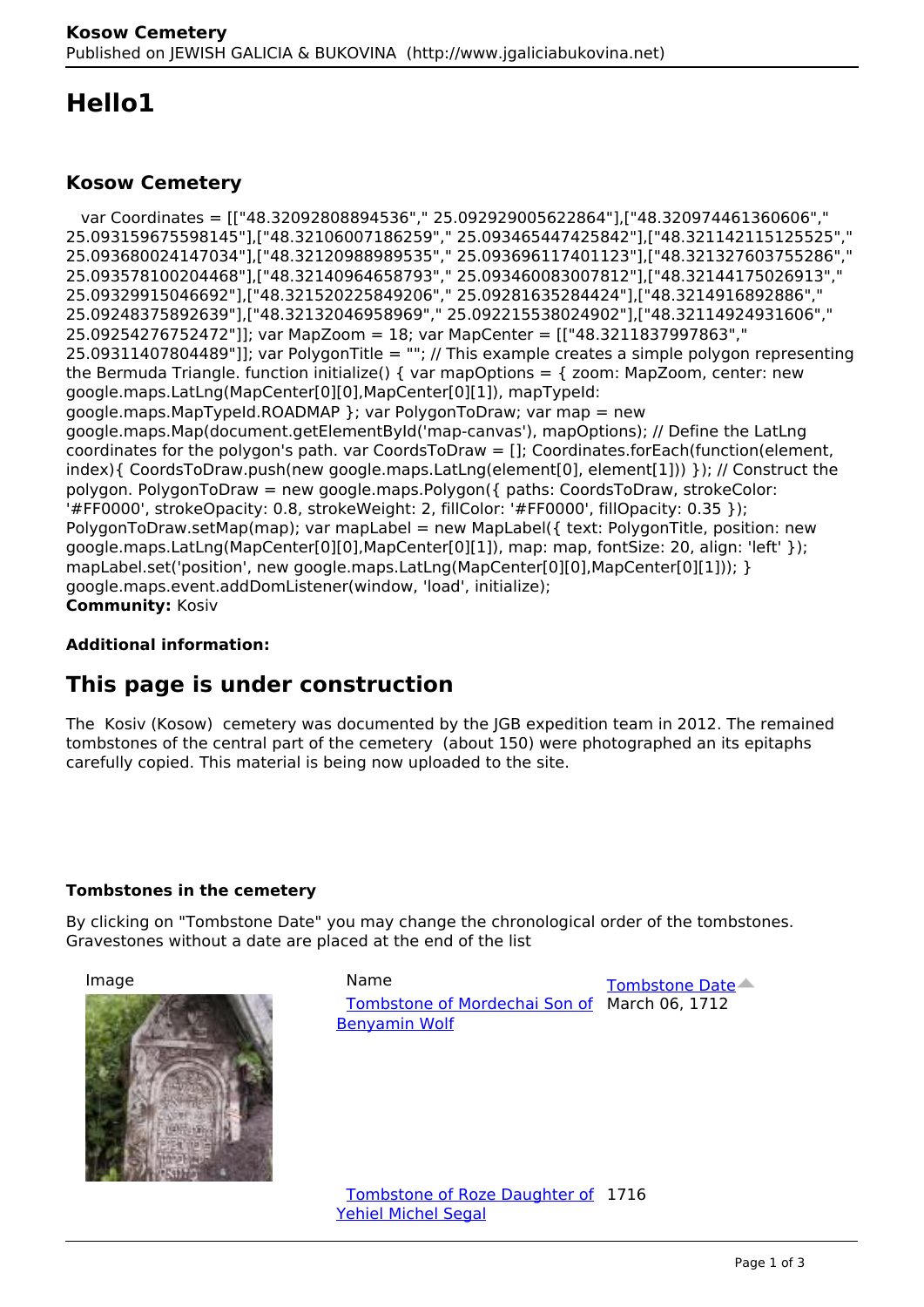### **Kosow Cemetery**

Published on JEWISH GALICIA & BUKOVINA (http://www.jgaliciabukovina.net)



 Tombstone of Toybe Daughter December 03, 1747 of Yehuda Leib